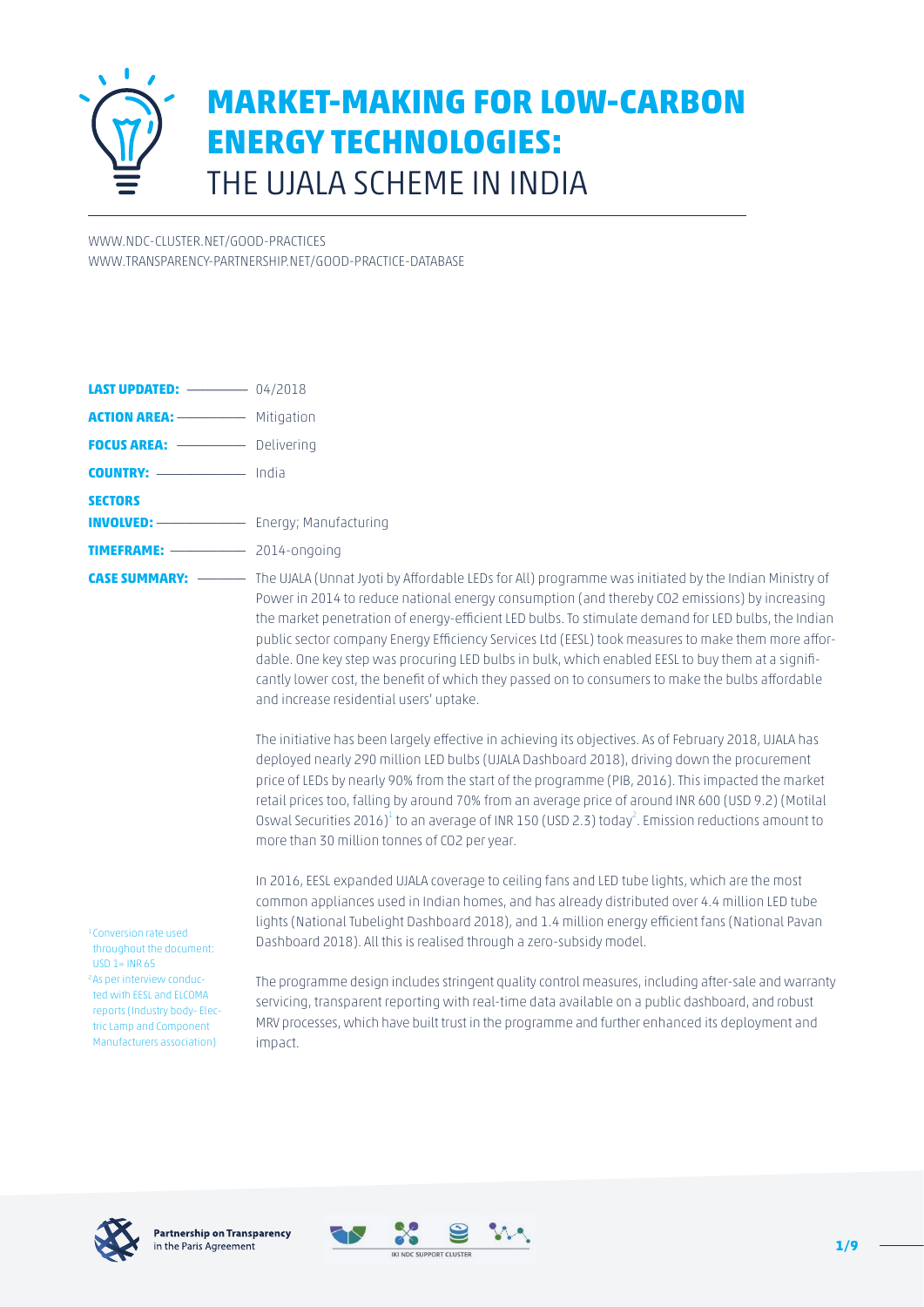

**MARKET-MAKING FOR LOW-CARBON ENERGY TECHNOLOGIES:** THE UJALA SCHEME IN INDIA

**BACKGROUND:** \_\_\_\_\_\_\_\_\_\_\_\_\_\_\_\_\_UJALA is a residential energy efficiency programme in India, implemented by EESL, with the objective of financing and delivering energy efficiency (EE) solutions to drive market transformation for EE products.

> EESL was established as a state-owned ESCO (energy service company) under the Ministry of Power. It is responsible for the implementation of the National Mission for Enhanced Energy Efficiency (NMEEE), which is one of the eight national missions under the Prime Minister's National Action Plan on Climate Change.

> EE figures prominently in India's Nationally Determined Contribution (NDC) to the Paris Agreement on climate change, under which India has set itself the target of reducing carbon intensity of its GDP by 33-35 percent by 2030 compared to 2005 levels.

> India is at the stage of development where rising disposable incomes and improving energy access for the millions living without it is going to lead to a surge in demand for energy and a resulting rise in emissions. EESL's role is to address this issue by increasing the use of EE products across various segments. In the absence of any subsidies, EESL's strategy is to create and sustain markets for EE by aggregating demand and carrying out competitive bulk procurement of high quality EE products.

> EESL launched the UJALA programme with a target to distribute 770 million LEDs, making it the largest LED distribution programme in the world. In late 2016, UJALA's scope was expanded to include other high-use household appliances such as tube lights and ceiling fans. Besides LED bulbs, the UJALA programme now distributes 20W LED tube lights and 5-star rated energy efficient fans, all being significantly more energy efficient in comparison to the conventional alternatives and cheaper than the prevailing retail prices $3$ .

> By regularly procuring large volumes of appliances with strong technical specifications, EESL has ensured high quality of products and spurred development of manufacturing capacity. EESL's initiatives are also recognized for their transparency: a publicly accessible dashboard tracks each new LED bulb, LED tube-light, or energy efficient ceiling fan distributed under UJALA in real-time.

> UJALA has reached all Indian states and territories and has achieved estimated energy savings of over 37000 million kWh and CO2 reductions of more than 30 million tonnes of CO2 per year (as per the parameters used for calculations in the UJALA Dashboard 2018<sup>4</sup>).

<sup>3</sup> As per EESL, LED tube lights sold at a distribution price of INR 230 viz. The prevailing retail price of INR 700 and energy efficient fans sold at a distribution price of INR 995 viz. the prevailing retail price of INR 1500. 4 Key parameters used: 1) Operating Hours: 7.11 hours; 2) Power capacity difference: 50 W; 3) Operating Days: 365; 4) Grid Emission Factor: 0.82 kg CO2e/ kWh; 5) Volumes: As per actuals.

- **ACTIVITIES:** \_\_\_\_\_\_\_\_\_\_\_ **· AWARENESS PROGRAMMES:** EESL engages with potential consumers to disseminate information about the benefits of energy efficiency appliances in order to generate demand for the products. Awareness programmes may be realized in the form of for example government launch events, fliers, advertisements, street plays, and are conducted in partnership with state governments and state electricity Distribution Companies (DISCOMs) at times.
	- **· TENDERING FOR BULK PROCUREMENT:** EESL estimates the aggregated demand for its products periodically and undertakes bulk procurement of large quantities of energy efficient appliances, driving down the costs for the company. The procurement is done through open tenders, with technical specifications of the required products clearly detailed.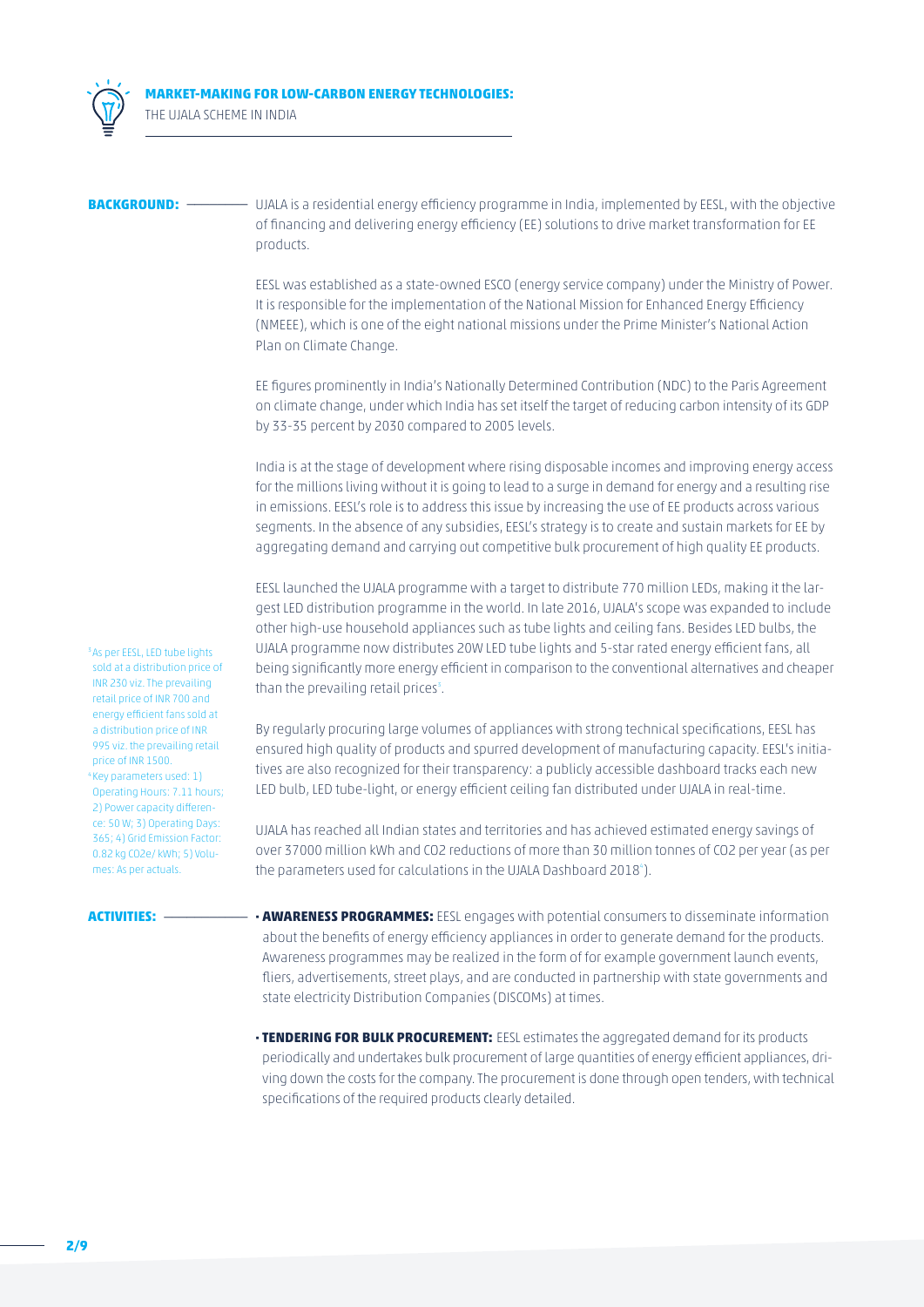|                                | • <b>QUALITY ASSURANCE:</b> EESL ensures quality through clear technical specifications, a three-step<br>testing process, and requires manufacturers to provide reliable replacement warranties for the<br>products. Technical specifications are developed in line with efficiency standards and a stakehol-<br>der consultation process to ensure the products are aligned with existing consumer behaviour.                                                                                                                                                                                                                              |
|--------------------------------|---------------------------------------------------------------------------------------------------------------------------------------------------------------------------------------------------------------------------------------------------------------------------------------------------------------------------------------------------------------------------------------------------------------------------------------------------------------------------------------------------------------------------------------------------------------------------------------------------------------------------------------------|
|                                | . DISTRIBUTION: EESL contracts distribution agencies to distribute energy efficient appliances at a<br>lower cost relative to the retail market by passing on the maximum benefits of bulk procurement<br>to consumers. The distribution agency is responsible for transporting appliances to the point of<br>sale, collecting payments, maintaining records of sales data, and collecting appliances for repla-<br>cement. Going forward, especially in rural areas, EESL will leverage government infrastructure to<br>foster the deployment and outreach of the programme.                                                               |
|                                | . MONITORING AND REPORTING AND VERIFICATION (MRV): UJALA's deployment data is collected<br>from the sales points, and uploaded to the National UJALA dashboard, which is available for open<br>access. The MRV system includes calculations of energy saved, costs saved, and carbon dioxide<br>emissions reduced, which are also reported on the dashboard in line with each unit distributed.                                                                                                                                                                                                                                             |
| <b>INSTITUTIONS</b>            |                                                                                                                                                                                                                                                                                                                                                                                                                                                                                                                                                                                                                                             |
| <b>INVOLVED:</b>               | . MINISTRY OF POWER is the nodal government body which plans and coordinates India's EE<br>efforts through the NMEEE. Under the NMEEE, the government leverages the institutions of BEE and<br>EESL to design and implement various programmes and initiatives to achieve EE goals.                                                                                                                                                                                                                                                                                                                                                         |
|                                | . BUREAU OF ENERGY EFFICIENCY (BEE) is the nodal agency for implementing the NMEEE. Within<br>the overall framework of the Energy Conservation Act 2001, the agency assists in developing poli-<br>cies and strategies with the primary objective of reducing energy intensity of the Indian economy.                                                                                                                                                                                                                                                                                                                                       |
|                                | • ENERGY EFFICIENCY SERVICES LTD (EESL) was established in 2009 as a public sector ESCO to<br>address some of the key barriers to scaling-up EE programme implementation. It is a joint venture<br>between four Public Sector Undertakings - National Thermal Power Corporation (NTPC), Power<br>Finance Corporation (PFC), Rural Electrification Corporation (REC), and Power Grid Corporation of<br>India (PGCIL).                                                                                                                                                                                                                        |
|                                | · EESL partners with STATE ELECTRICITY DISTRIBUTION COMPANIES (DISCOMS) for the implementa-<br>tion of UJALA in each state.                                                                                                                                                                                                                                                                                                                                                                                                                                                                                                                 |
|                                | <b>COOPERATION WITH:</b> -- No direct cooperation with any international agency was sought to design and develop UJALA.                                                                                                                                                                                                                                                                                                                                                                                                                                                                                                                     |
| <b>FINANCE: --------------</b> | EESL's current sources of funding include: equity capital by its four promoters, proceeds from four do-<br>mestic bonds issued in the last two years, loans from multilateral and bilateral donors, including KfW,<br>Agence française de développement (French Development Agency, AfD), Asian Development Bank<br>(ADB), World Bank, as well as lines of credit from commercial banks to finance its working capital,<br>which it utilizes to fund its UJALA programme. EESL has been successful in raising public finance for its<br>various initiatives and programme components, securing over USD 500 million in the last five years. |
|                                | EESL's LED programme was intended to demonstrate the viability of EE technology in the absence of<br>subsidies. Instead, EESL has used concessional sources of finance, which allow it to undertake the<br>entire upfront investment for procuring LED bulbs in bulk to receive volume discounts, assume sales<br>and consumer repayment risks, and pass on the benefit of reduced costs to the consumer in the form<br>of reduced LED bulb prices.                                                                                                                                                                                         |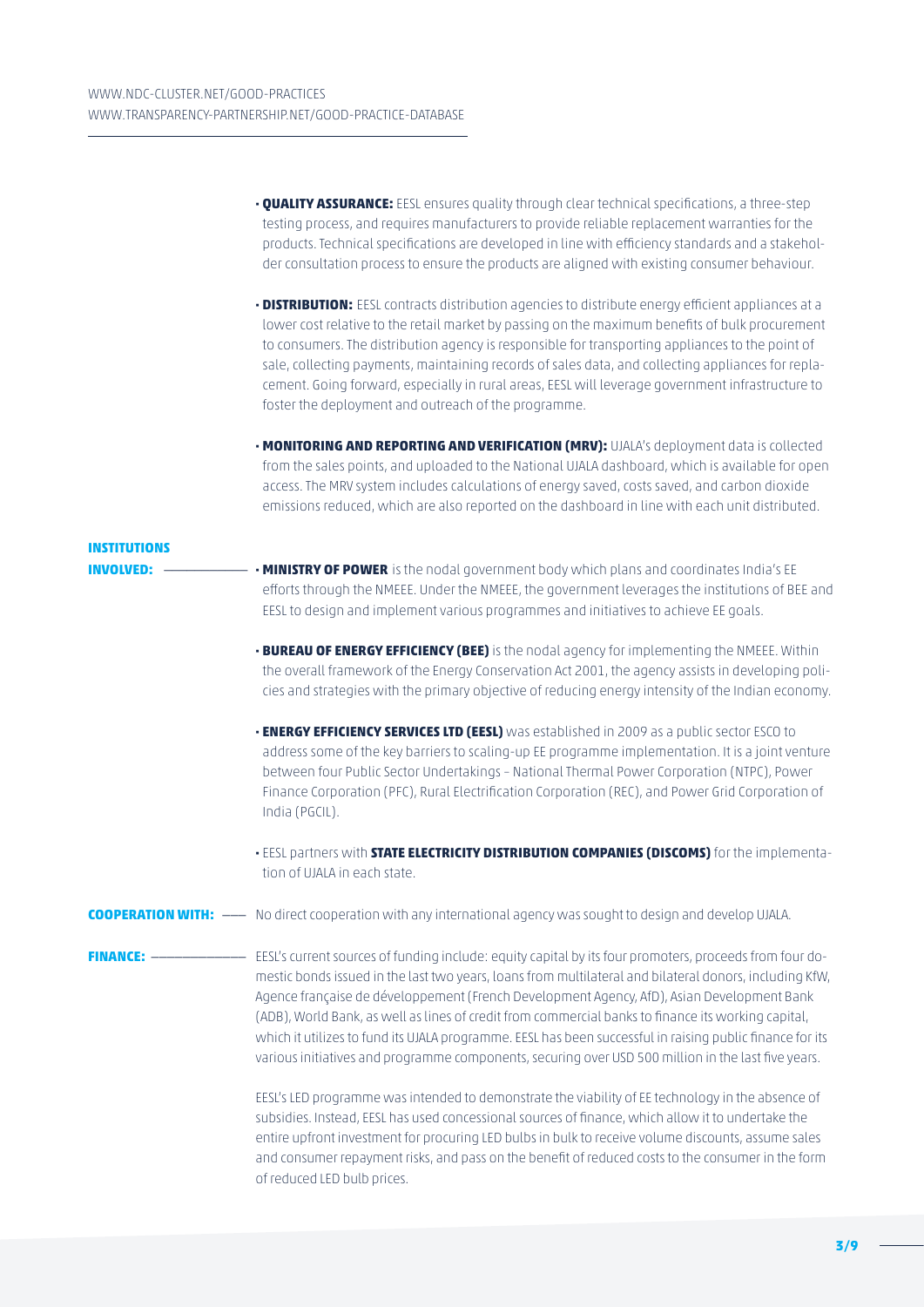**MARKET-MAKING FOR LOW-CARBON ENERGY TECHNOLOGIES:** THE UJALA SCHEME IN INDIA

**IMPACT OF ACTIVITIES:** -- UJALA has sold nearly 300 million EE products to the residential segment since its launch in 2014. This has significantly impacted the manufacturing and consumer segments, the energy sector and India's climate change mitigation targets. increased confidence in energy efficient technology and stimulated demand. UJALA is a successful example of making a technologically advanced and green product affordable and easily accessible to all consumer segments of the market.

- **· REDUCED EMISSIONS SIGNIFICANTLY:** The success of UJALA resulted in a large-scale deployment of EE technologies in the residential segment of the Indian market, resulting in significant emissions reductions, which currently amount to over 30 million tonnes CO2 per year (UJALA Dashboard 2018).
- **· AVOIDED PEAK DEMAND:** To date, UJALA's various initiatives have led to an avoided peak demand of over 7,400 MW and achieved energy savings of over 37,000 million kWh per year (UJALA Dashboard 2018). In India, the share of coal in total power capacity is about 62%, but the share in generation is about 80% (The Hindu 2017). Against this background, UJALA could already be said to have led to a significant contribution to avoided coal capacity.
- **· REDUCED ENERGY BILLS:** The UJALA scheme is a success as it has been able to bring about notable cost reductions in household electricity bills by transitioning to LED lighting and EE appliances. This frees up households' disposable incomes which can then be utilized for other essential needs.
- **· SPURRED MARKET DEVELOPMENT IN THE LED SEGMENT AND EE TECHNOLOGY SECTOR:** EESL's initiatives, including UJALA, aim to spur market development. With multiple rounds of procurement and deployment, as already done for LED bulbs, EESL was able to signal continued demand to manufacturers and incentivize the creation of capacity among manufacturers for the production of EE products. UJALA's operations contributed to raising the share of the LED lighting segment by value from 6% in 2010 to 54% in 2016, with demand increasing 50 times from 2014 to 2017 (Prayas 2017). This led to an increase of 3-5 times in manufacturing capacity (ELCOMA 2018). Heightened demand for energy efficient products is sparking stronger R&D investment in EE technology, and increased manufacturing and sales in the sector.

### **WHY IS IT GOOD**

**PRACTICE:** \_\_\_\_\_\_\_\_\_\_\_\_ **· TRANSFORMATIONAL IMPACT:** UJALA is credited with bringing about the fastest LED price reductions in the world, which helped transform India into the fastest growing LED market. Through bulk procurement, the UJALA model was able to drive demand for higher-cost LEDs, creating a competitive market, and hence, making the technology affordable and accessible. UJALA's procurement price of LEDs has been driven down by nearly 90% in the 2014 to 2017 period. The lower overall costs of using EE technologies increased confidence in energy efficient technology and stimulated demand. UJALA is a successful example of making a technologically advanced and green product affordable and easily accessible to all consumer segments of the market.

> **· FINANCIAL VIABILITY:** The UJALA model has proven to be one of the few market-driven government initiatives that has successfully entered the complex and diverse Indian market in a very short period of time without the use of any direct public subsidies. UJALA's self-sustained business model, which serves the public good but does not rely on government funding, renders it attractive for sub-national governments who are keen on deploying it in their states. It has also attracted private players by creating a large demand for energy efficient technology and benefitted a large consumer base by making LED technology affordable through bulk procurement and cost recovery.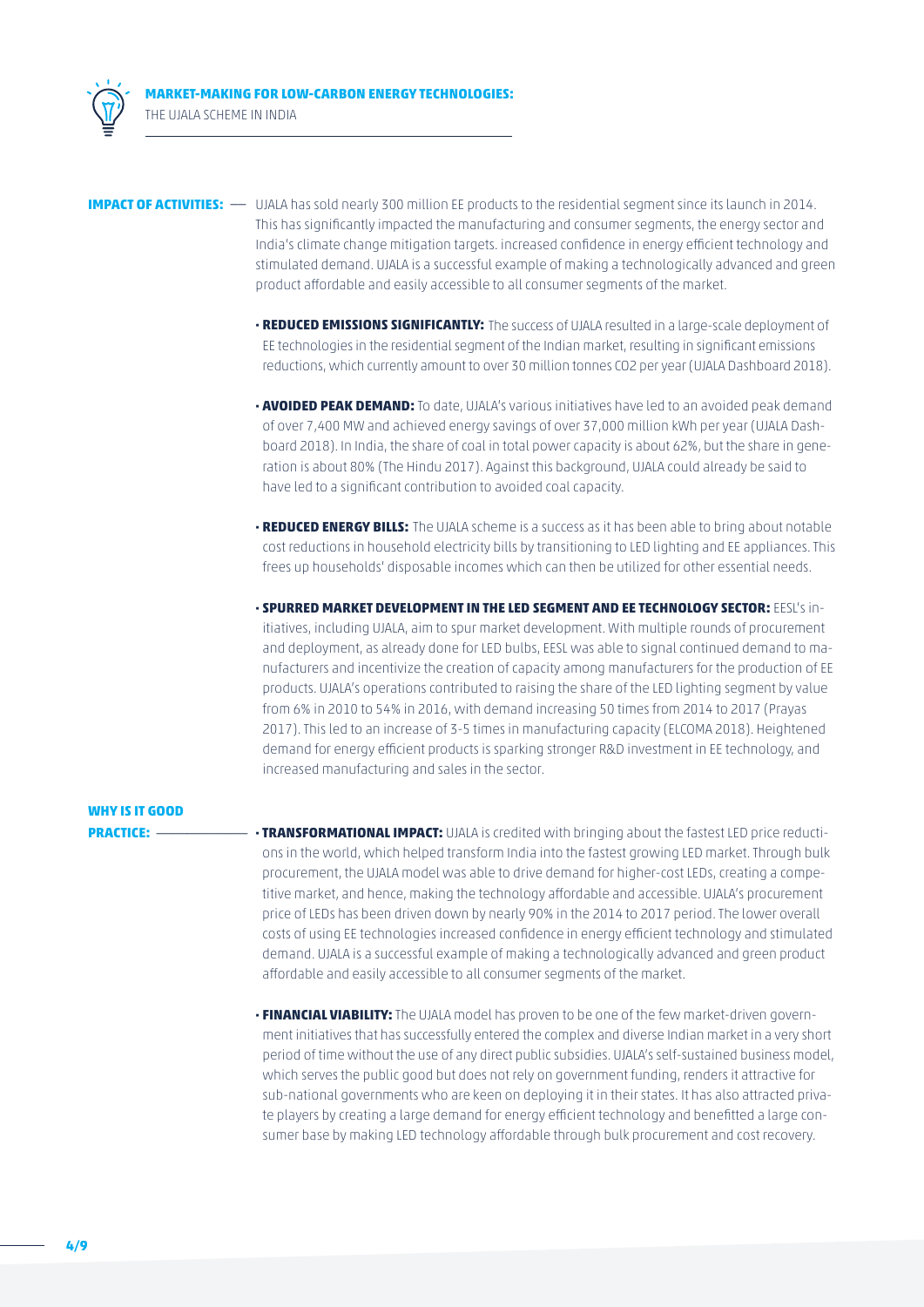- **· TRANSPARENCY:** The National UJALA Dashboard tracks and updates the distribution of its products in real-time, on an open and accessible dashboard. The Dashboard automatically updates every minute and is available as a website or a phone app. The distribution numbers are updated in real-time, along with the associated impact on carbon dioxide emission reductions, avoided energy consumption and cost savings. The dashboard sets a strong precedent for improving the transparency of national programmes and providing real-time information for a robust MRV and planning system, which can be replicated for future initiatives at the national level.
- **· EFFECTIVENESS:** The UJALA model's multi-stakeholder approach is a key contributor to its effectiveness. The programme involves all segments of the market, and successfully encourages and includes private players into a public scheme. In the absence of a market for energy efficient LEDs, it has in fact been pivotal in creating a healthy and competitive market. Further, UJALA has been able to successfully change consumer behaviours through its awareness and marketing campaigns, the lower prices offered, and by its cost-recovery models which makes EE products affordable and attractive for all consumer bases.
- **SUCCESS FACTORS:** \_\_\_\_\_ **· MARKET CREATION THROUGH A ROBUST BUSINESS MODEL:** UJALA's exemplary market model was designed to create a win-win situation for all stakeholders, including the private sector and consumers. To make the products attractive, EESL bore the primary risk and undertook the entire upfront investment for bulk procurements, using its own balance sheet. Adopting this strategy, UJALA was able to generate a market appetite for EE appliances which accelerated its deployment. Furthermore, through raising awareness as well as first-hand exposure to the benefits of energy efficient technologies, UJALA reached a wide base of consumers, strengthening the case for EE and driving demand. The higher demand for LEDs attracted private manufacturers to the market, stimulated competition, and further drove down the prices.
	- **· STRONG GOVERNMENT AND PUBLIC SECTOR SUPPORT:** The UJALA programme was designed to advance the Indian Government's energy efficiency efforts under the direct aegis of the Ministry of Power and with the backing of four key public sector entities from the energy sector – National Thermal Power Corporation (NTPC), India's largest power utility; Rural Electrification Corporation (REC), a leader in providing financial assistance to the power sector in all segments; Power Finance Corporation (PFC), a leading non-banking financial corporation in the energy sector; and Power Grid Corporation of India, the central transmission utility of the country. This level of backing and support from a range of public sector entities and the government ensured that UJALA was able to achieve buy-in and support from key public entities.
	- **· GENERATING INTEREST AND BUY-IN FROM PRIVATE SECTOR:** The regular demand signal provided by multiple frequent rounds of bulk procurement served to incentivize the creation of additional manufacturing capacity, especially for LED bulbs. The open procurement tenders, with multiple bidders being selected, also widened the acceptance of the programme amongst the manufacturing sector. This enhanced the development of local manufacturing capacity, while protecting EESL from the risk of a single supplier being unable to meet the order on time.
	- **· EFFECTIVE PUBLIC STAKEHOLDER ENGAGEMENT:** Stakeholder involvement and support from all segments was highly necessary for the success of such a large-scale programme. To facilitate this, EESL effectively uses partnerships with related stakeholders to implement its programmes, while also creating a network of regional offices to expand its reach. Before a programme is implemented in a new region, EESL enters into agreements with the relevant local authorities,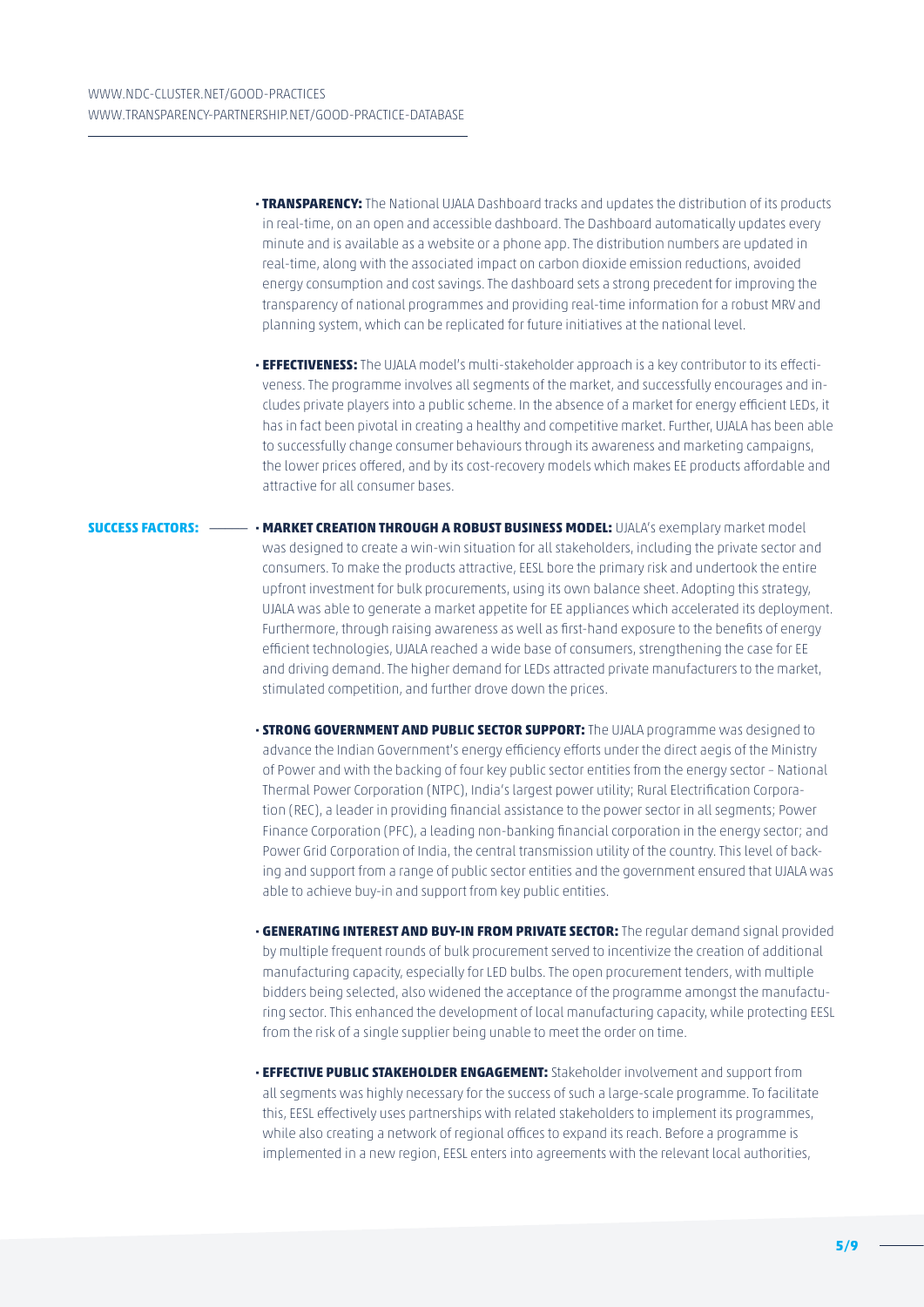

**MARKET-MAKING FOR LOW-CARBON ENERGY TECHNOLOGIES:** THE UJALA SCHEME IN INDIA

> municipalities and DISCOMs, which is done through a series of discussions and negotiations. The UJALA programme is then implemented in consultation and coordination with them, which allows UJALA to leverage government infrastructure such as post offices, petrol pumps and public service facilities to support its deployment.

- **· BUILDING CREDIBILITY AND TRUST FOR THE PROGRAMME:** Through specific initiatives, including the UJALA Dashboard and regular multi-stakeholder engagements, EESL has been able to demonstrate UJALA's success in a transparent manner, building credibility for the programme and its products. The stringent technical specifications, quality assurance process and the enhanced after sales services ensures high quality of the products and trustworthiness for the products from the consumers perspective. Also, the parameters for the MRV processes are calculated based on data that have been collected through mass surveys and studies, and are periodically reviewed by third-party verifiers. UJALA's strong credibility is proven by the fact that it has been deployed and scaled-up in collaborations with national and state governments and international institutions.
- **· EASY TO REPLICATE:** The programme's easy replicability potential enabled it to deploy at a hitherto unprecedented speed and scale. UJALA has been able to successfully enter the different Indian states, covering different geographies and market segments. The success of UJALA's original LED bulbs initiative also resulted in the model being replicated to cover other commonly used household appliances and replacing these with standardised energy efficient technologies – LED tube lights and EE ceiling fans. EESL is also implementing similarly ambitious models for streetlights, air-conditioners and water pumps.

## **OVERCOMING BARRIERS /**

### **CHALLENGES:** \_\_\_\_\_\_\_\_\_ **WHAT WERE THE MAIN BARRIERS / CHALLENGES TO DELIVERY?**

**INFORMATION:** Lack of awareness of energy efficiency products and benefits, along with lack of trust in what is considered to be "unproven" technologies.

**INSTITUTIONAL:** The diversity and geographical spread of India makes reaching the entire market and scaling-up programmes to their full potential a challenge.

### **HOW WERE THESE BARRIERS / CHALLENGES OVERCOME?**

**AWARENESS DRIVERS:** EESL's programmatic interventions for awareness building through advertisements, demonstrations, kiosks and informational fliers led to greater awareness of the benefits of UJALA's products and EE in general. Going forward, as EESL focuses more on the rural market, it will use established government infrastructure (such as public distribution shops, post offices) and channels (such as petrol pumps) for increasing its reach and gaining stronger consumer trust.

**QUALITY ASSURANCE:** EESL ensured high quality through a mandatory 3-step quality assurance process, and reliable long-term replacement warranties (3 years for LED bulbs and tube lights and 2.5 years for fans), which helped build credibility for EE products in the market.

**COLLABORATING FOR SCALE:** Central government support (through its directives, energy efficiency schemes and policies) helped EESL in getting buy-in from state governments, with whose support EESL was able to get the DISCOMs on board to facilitate the programme deployment. The DISCOMs then supported the programme by allocating space for kiosks, participating in awareness building activities and providing a database of potential consumers.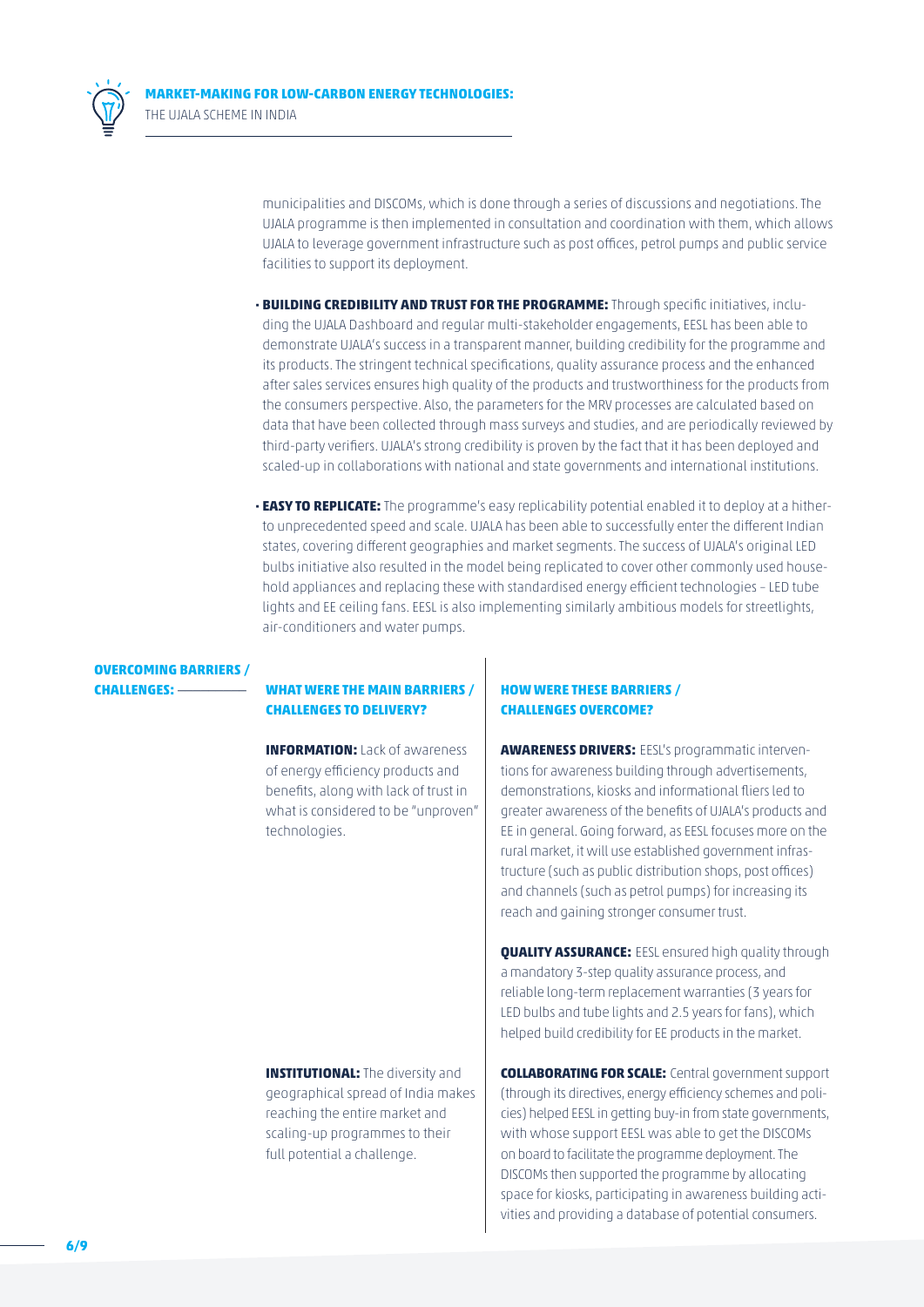**FINANCIAL:** High upfront costs of energy efficient products make them unaffordable for consumers, even if they are able to understand their cost benefits over a longer timeperiod.

**BULK PROCUREMENT APPROACH: FESL made the entire** upfront investment using its own balance sheet, and thus bore the bulk of the risk. It then leveraged a bulk procurement approach to drive down the price of the products procured and passed on the bulk of this lower price benefit to the consumers. This made the products more affordable compared to the prevailing retail prices and generated increased demand.

**OPTION FOR PAYBACK IN INSTALMENTS: Initially, EESL** offered and encouraged consumers to use the option of paying for EE appliances in instalments through an onbill financing mechanism. This helped reduce the upfront cost of purchase for the consumer, and allowed recovery of payment through charges to electricity bills. Reducing the initial incremental cost of LEDs can facilitate uptake by consumers who would otherwise not be able to afford these.

**LESSONS LEARNED:** \_\_\_\_\_ UJALA's deployment has demonstrated one of the fastest product uptakes at a large scale, covering a diverse market. The key lessons learnt from UJALA are the following:

- **· UNDERSTANDING AND ADDRESSING KEY BARRIERS:** In the initial stages, UJALA recognised that customers would be wary to spend a relatively higher price on a product which is yet unknown to them. In order to address this situation, EESL adopted an approach including a partial upfront payment and partial cost recovery through on-bill-financing, theoretically from the energy savings itself. This demonstrated the programme's confidence in the products and its capability to achieve its objectives.
- **· LEVERAGING MARKET-BASED MECHANISMS:** For a zero-subsidy model to be replicated and sustained, it is important to put market-based mechanisms to use, which EESL applied in UJALA by aggregating demand and procuring in bulk using its own balance sheet. EESL understood that there was a large latent demand potential for EE products, which was repressed due to the higher prices of these products. Aggregating the demand would allow EESL to purchase in bulk, thus securing lower prices. Aggregated demand and bulk procurement would also attract private manufacturers to the segment, increase competition in the market and further drive down prices, thus stimulating consumer demand.
- **· MAINTAINING QUALITY AND CREDIBILITY:** When scaling up the programme, it is important to strengthen the MRV process in order to ensure quality, build credibility and sustain the model. Once UJALA had reached all parts of the country and started producing in larger quantities with more manufacturers in play, it realised that the likelihood of producing defective products also heightened. In cognisance of this, UJALA is creating stricter quality assurance tests and reviewing its standards and processes. UJALA is also undertaking third-party verification of its parameters and programme to validate and if necessary, modify its standards and ensure they are credibly linked to carbon mitigation and energy consumption reporting.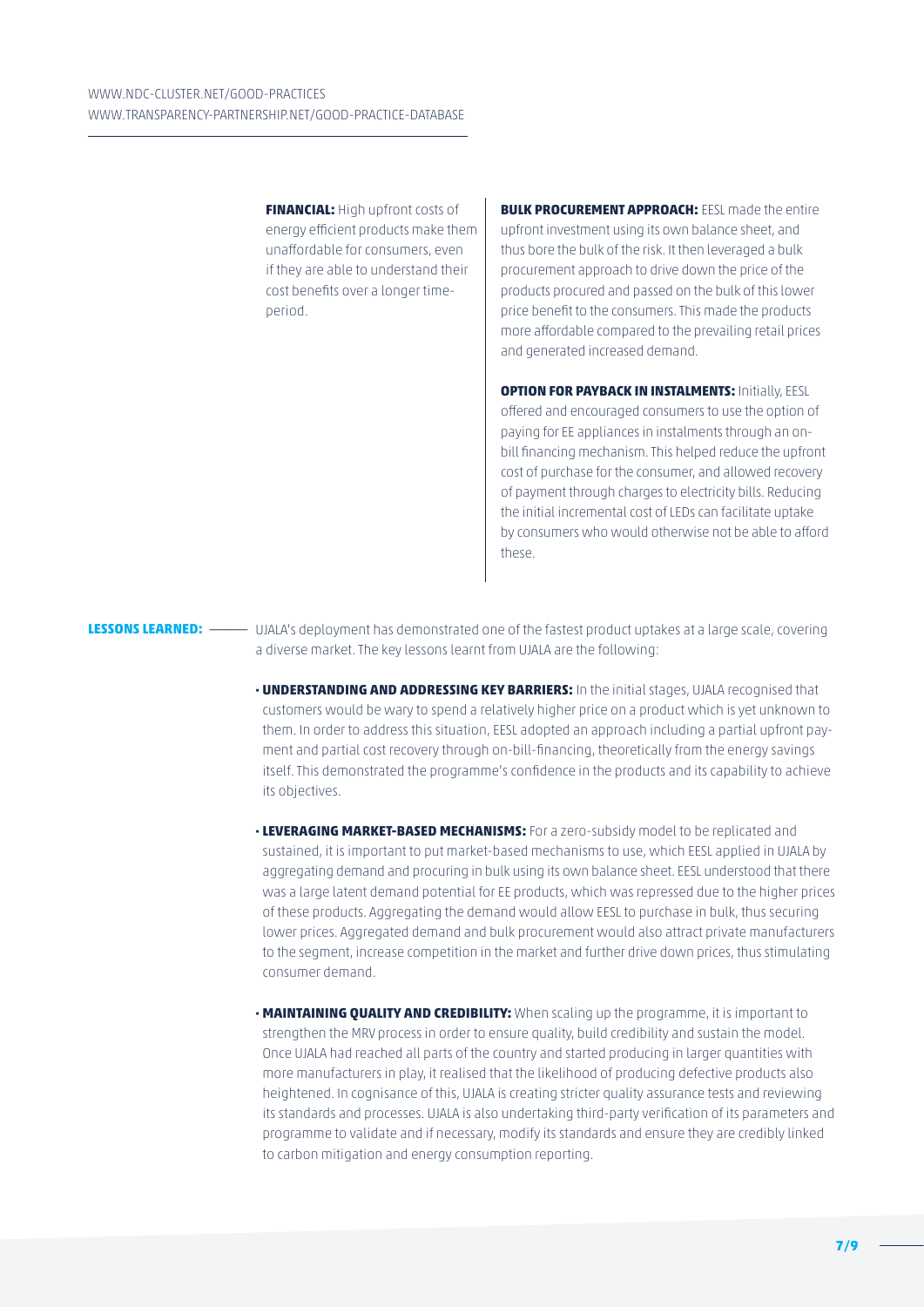

| <b>HOW TO REPLICATE</b>                      |                                                                                                                                                                                                                                                                                                                                                |
|----------------------------------------------|------------------------------------------------------------------------------------------------------------------------------------------------------------------------------------------------------------------------------------------------------------------------------------------------------------------------------------------------|
| THIS PRACTICE:                               | - RECOGNISE THE TRUE BARRIERS TO UP-SCALING THE DIFFERENT ENERGY EFFICIENT TECHNOLO-<br>GIES AND ADDRESS THESE USING INNOVATIVE MECHANISMS - such as demand aggregation, bulk<br>procurement and on-bill financing - while taking strong measures to build credibility around the                                                              |
|                                              | product quality.                                                                                                                                                                                                                                                                                                                               |
|                                              | • CREATE A MODEL WHICH BENEFITS ALL KEY STAKEHOLDERS, especially the private sector to allow<br>for a self-sustaining market. UJALA's decision to procure from the private players in the domestic<br>market maximised the role of the domestic manufacturing segment, and strongly demonstrated<br>the potential of this new product segment. |
|                                              | <b>· REDUCE BUREAUCRATIC COMPLEXITIES</b> and simplify regulatory procedures.                                                                                                                                                                                                                                                                  |
|                                              | Notably, the EESL's UJALA programme has already been replicated in another region altogether,<br>with the launch of its initiative in Melaka (Malaysia) in September 2017. Similar initiatives are<br>underway in South-East Asia and Africa.                                                                                                  |
| <b>CONTACT FOR</b><br><b>ENQUIRIES: -</b>    | - Deepak Kumar Sahani, Engineer (Technical) EESL<br>+91 (120) 4908000, dsahani@eesl.co.in                                                                                                                                                                                                                                                      |
| <b>FURTHER KEY</b><br><b>RESOURCES: -</b>    | - ELCOMA Vision 2020. Available at www.elcomaindia.com/wp-content/uploads/<br>ELCOMA-Vision-2020.pdf UJALA Website: www.eeslindia.org/EN/Ujala/About                                                                                                                                                                                           |
| WEBSITES: -                                  | - EESL - UJALA: www.eeslindia.org<br>National UJALA Dashboard: www.ujala.gov.in<br>National Pavan Dashboard: http://fan.ujala.gov.in<br>National Tubelight Dashboard: http://ledtubes.ujala.gov.in                                                                                                                                             |
|                                              | <b>CASE STUDY AUTHORS:</b> — Tamiksha Singh, The Energy and Resources Institute (TERI)<br>Kavya Bajaj, The Energy and Resources Institute (TERI)                                                                                                                                                                                               |
| <b>CASE STUDY</b><br><b>CONTRIBUTORS:</b> -- | - Rajkumar Rakhra, National Programme Manager - UJALA, EESL<br>Ashish Malviya, Project Manager, EESL<br>Deepak Kumar Sahani, Engineer (Technical), EESL                                                                                                                                                                                        |
| adelphi adelphi<br><b>EDITED BY: -</b>       |                                                                                                                                                                                                                                                                                                                                                |